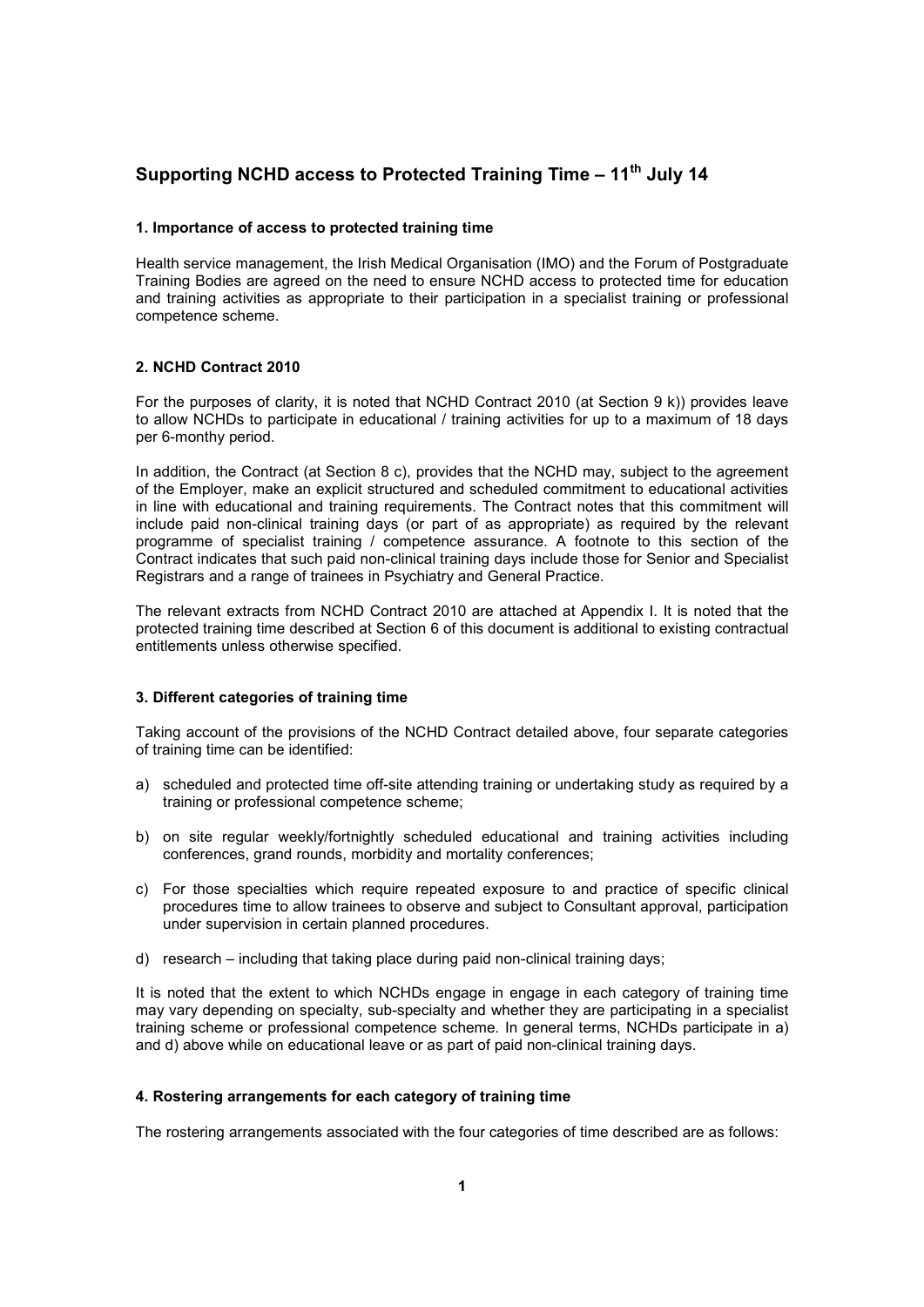- a) Scheduled and protected time off-site attending training as required by a training or professional competence scheme – is rostered within the NCHD's standard working week but does not count as working time;
- b) On site regular weekly/fortnightly scheduled educational and training activities including conferences, grand rounds, morbidity and mortality conferences – can be readily rostered taking account of the NCHD's work pattern that week. If appropriately protected – as set out below – such time does not count as working time.
- c) Where a procedure is scheduled and proceeds as planned, rostered observation and potentially participation in procedures appropriate to the NCHD's specialist training / professional competence may be facilitated. If appropriately protected – as set out below – such time does not count as working time.
- d) Research, study etc is not rostered and may take within or outside working time.

Taking the above into account, the term on-site refers to the public hospital / agency campus and locations operated by the NCHD's employer for the purposes of providing public health services. The term off-site refers to any location which is not on-site e.g. the offices of a postgraduate training body.

### **5. Principles governing rostering and payment of training time**

It is agreed that:

- ordinarily, a Consultant will be involved in training delivery;
- NCHDs will participate in training within the normal scope of the working day rather than outside it;
- the key objective is as working hours reduce to EWTD limits to ensure that the NCHD is provided with a defined cohort of protected time to support participation in and progression through training and maintain professional competence;
- category a) and b) and (c) of training time must be protected for rostering purposes;
- an NCHD who has completed a 24 hour shift may not participate in training activities under Category c) above until they have received appropriate rest as required by the EWTD.
- rostered time spent engaged in the activities described under categories a), b) c) or d) will be paid as per the pay rates relating to normal and overtime hours as provided for in NCHD Contract 2010;
- rostered time engaged in training / educational activities will not be counted as working time for EWTD purposes if:
	- $\circ$  the NCHD is off call, is not carrying a bleep or a mobile phone for the purposes of being contacted for work purposes and cannot be required to return to duty under normal circumstances prior to the end of the defined period;
	- $\circ$  the time is recorded as spent participating in training / educational activities;
	- $\circ$  In relation to category c) above, the NCHD must have elected to attend the training opportunity and cannot be required by the employer to do so. The NCHD must be able to leave the procedure if necessary – and may choose to do so - and there must be sufficient staff to perform the procedure to completion without the NCHD being required. This will ensure that NCHDs in such specialties are able to gain exposure to appropriate procedures from a training rather than service perspective.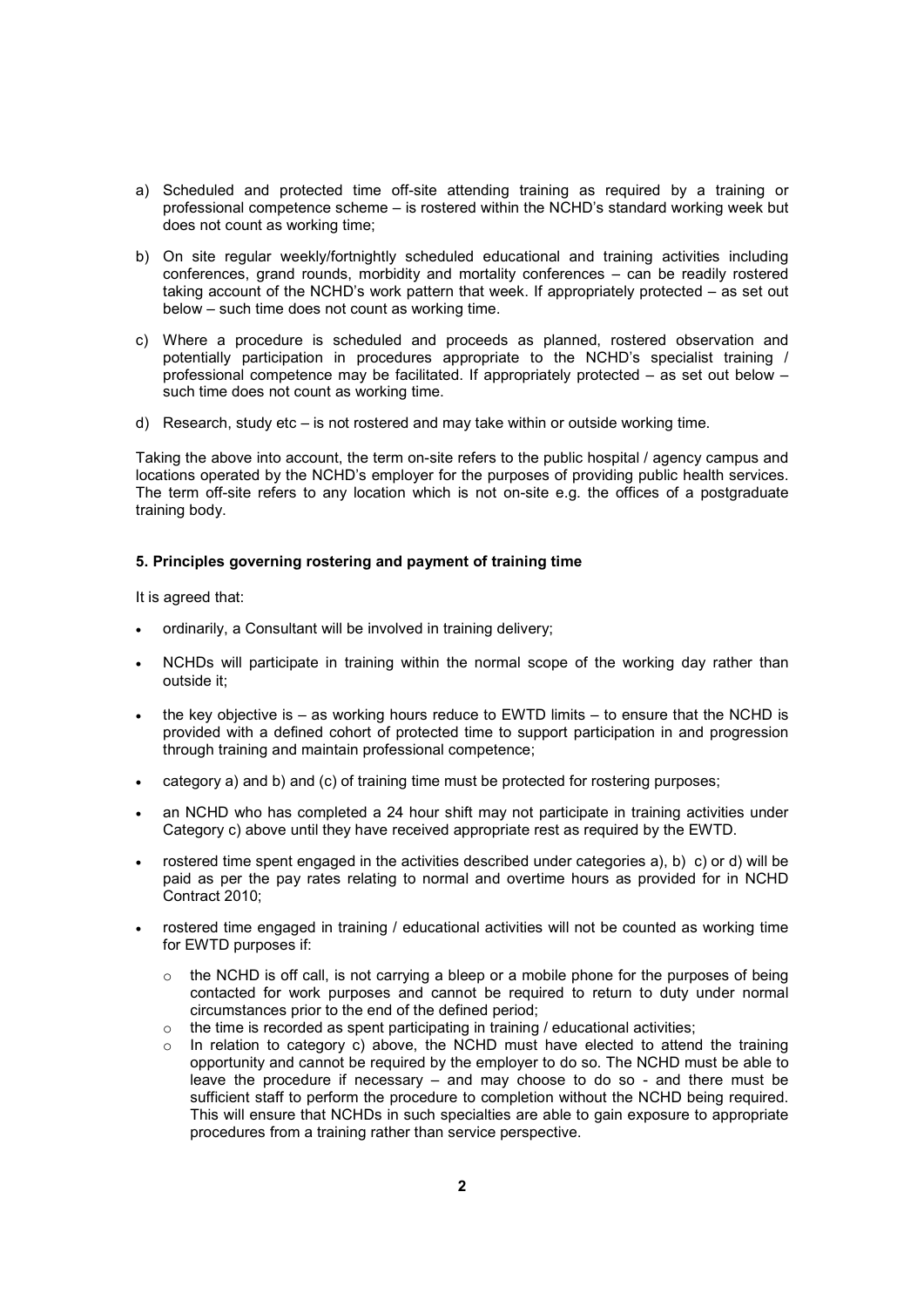- It is noted that this document does not require or impose a mandatory 24 hour shift length in any setting or specialty nor preclude the introduction of a 13 hour shift. It is instead focused on the protection and remuneration of training time.
- Payment arrangements for unrostered overtime remain as per national guidance and NCHD Contract 2010 – which require that NCHDs are paid for any unrostered overtime claimed by the NCHD and approved by the relevant Consultant subject to resolution of any queries raised by management regarding overtime claims.

# **6. Allocation of protected training time**

Taking the above into account, it is proposed that NCHDs receive rostered protected training time under categories b) and c) above as follows:

|                                                                                                                                                                                                                                          | <b>Interns</b>                                                                                                                       | <b>Specialist trainees</b>                                                                                                                                                                        | <b>NCHDs on</b><br>Professional<br><b>Competence Schemes</b>                                                                     |
|------------------------------------------------------------------------------------------------------------------------------------------------------------------------------------------------------------------------------------------|--------------------------------------------------------------------------------------------------------------------------------------|---------------------------------------------------------------------------------------------------------------------------------------------------------------------------------------------------|----------------------------------------------------------------------------------------------------------------------------------|
| Category b)<br>educational /<br>training activities<br>On site regular<br>weekly/fortnightly<br>scheduled<br>educational and<br>training activities<br>including<br>conferences, grand<br>rounds, morbidity and<br>mortality conferences | On average, up to<br>13 hours per month                                                                                              | On average, up to 17 hours a<br>month                                                                                                                                                             | On average, up to 6<br>hours 30 minutes a<br>month                                                                               |
| Category c)<br>educational /<br>training activities<br>Time to allow trainees<br>to observe and<br>subject to Consultant<br>approval, participation<br>under supervision in<br>certain planned<br>clinical procedures                    | On average, up to<br>7 hours 30<br>minutes a month.<br>This may be<br>exceeded if hours<br>are available<br>within annual<br>limits. | On average, up to 10 hours 30<br>minutes per month.<br>These figures may be exceeded<br>if hours are available within<br>annual limits.                                                           | On average, up to 3<br>hours 45 minutes per<br>month.<br>This may be exceeded<br>if hours are available<br>within annual limits. |
| <b>Annual Limit</b><br>Includes all hours<br>rostered under<br>Categories b) and c)<br>above, paid non-<br>clinical training<br>days and special<br>interest days.                                                                       | Up to 246 hours<br>per annum                                                                                                         | Up to 328 hours per annum.<br>In the case of Higher Specialist<br>Trainees in Psychiatry, up to<br>492 hours. This includes hours<br>rostered under Category d) as<br>set out at Section 4 above. | Up to 123 hours per<br>annum                                                                                                     |
|                                                                                                                                                                                                                                          |                                                                                                                                      | Note: Employers and trainers must make every effort to ensure NCHDs receive commensurate access to                                                                                                |                                                                                                                                  |

**Note:** Employers and trainers must make every effort to ensure NCHDs receive commensurate access to protected training time appropriate to their participation in training, specialty and grade. In the case of specialist trainees in Psychiatry, their entitlement incorporates existing paid non-clinical training days and the hours totals are therefore larger. General Practice Trainees' existing off-site training allocations are well known and established. This document recognises and in no way alters the existing off-site protected training arrangements delivered under the auspices of the Irish College of General Practitioners.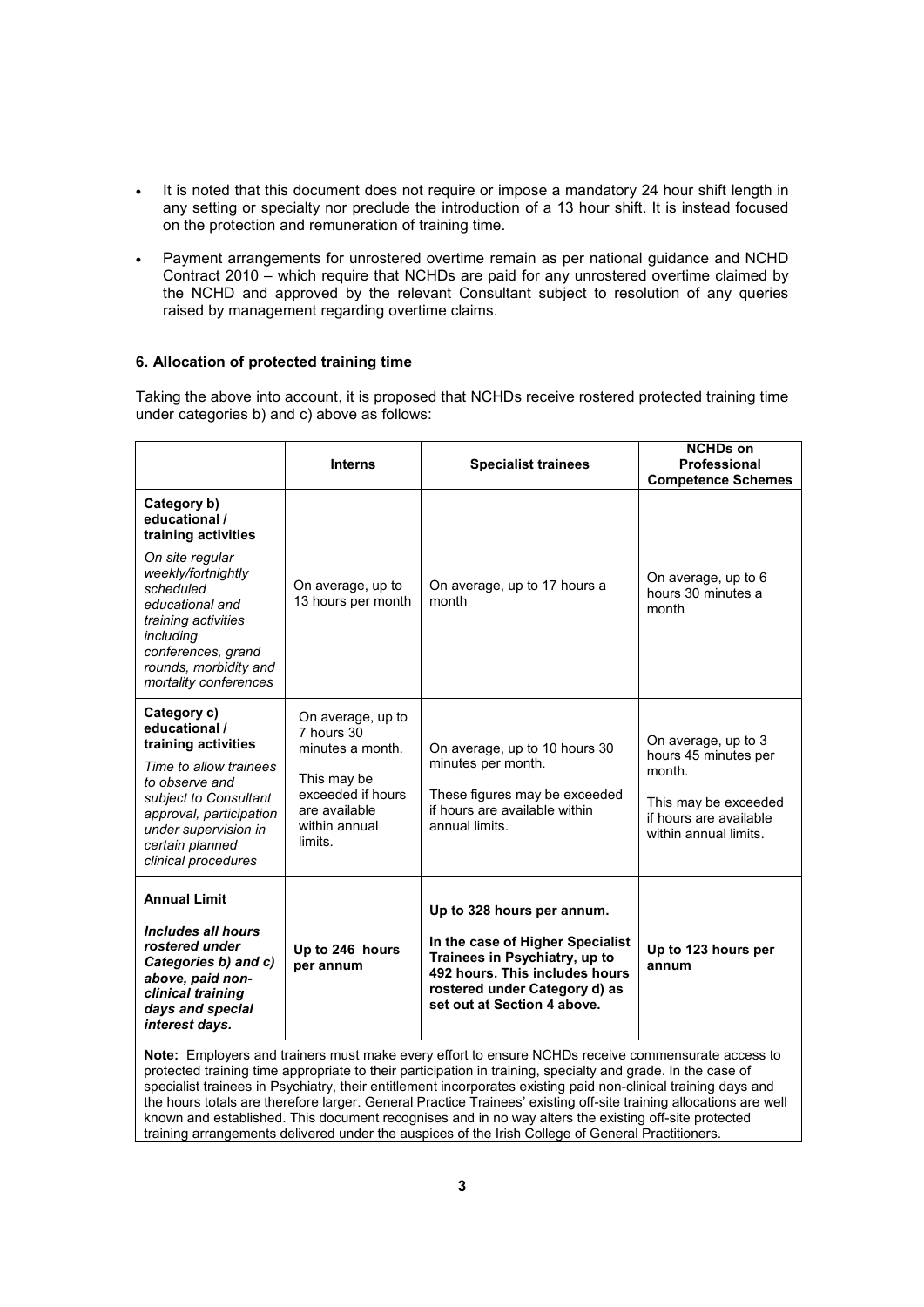### **7. Sanction for and recording of protected training time**

NCHD participation in protected training time must be sanctioned and recorded in a manner which meets the requirements of the both the relevant training body as regards training and the employer as regards rostering to meet service need and accurate calculation of working time for EWTD purposes.

Taking this into account, it is noted that the HSE (including Medical Manpower Managers) and Forum of Postgraduate Training Bodies will jointly agree a form (to be included at Appendix I when finalised) for use in each hospital / agency to record NCHD participation in and document appropriate sanction for the following:

- a) Scheduled and protected time off-site attending training as required by a training or professional competence scheme – is rostered within the NCHD's standard working week but does not count as working time;
- b) On site regular weekly/fortnightly scheduled educational and training activities including conferences, grand rounds, morbidity and mortality conferences – can be readily rostered taking account of the NCHD's work pattern that week. If appropriately protected – as set out below – such time does not count as working time.
- c) Where a procedure is scheduled and proceeds as planned, rostered observation and potentially participation in procedures appropriate to the NCHD's specialist training / professional competence may be facilitated. If appropriately protected – as set out below – such time does not count as working time.

It is anticipated that existing approval and rostering processes address a) above already. In that context, the focus will be on readily identifying and recording NCHD participation in b) and c) within rostered time and the sanctioning and recording arrangements associated with same.

# **8. Implementation**

The arrangements set out above will take effect from Monday  $14<sup>th</sup>$  July 2014 – the date of the forthcoming NCHD rotation.

# **9. Verification**

The arrangements set out in this document will be subject to a joint verification process including the HSE, Forum of Postgraduate Bodies and IMO within 6 months of July 2014 and annually thereafter. Changes will be introducted in line with the NCHD rotation on the  $2^{nd}$  Monday in July each year as necessary. Verification will include evaluation of the nature and training value of activities conducted during protected training time, the extent of NCHD participation and the measures in place to ensure that working time is not recorded as protected training time.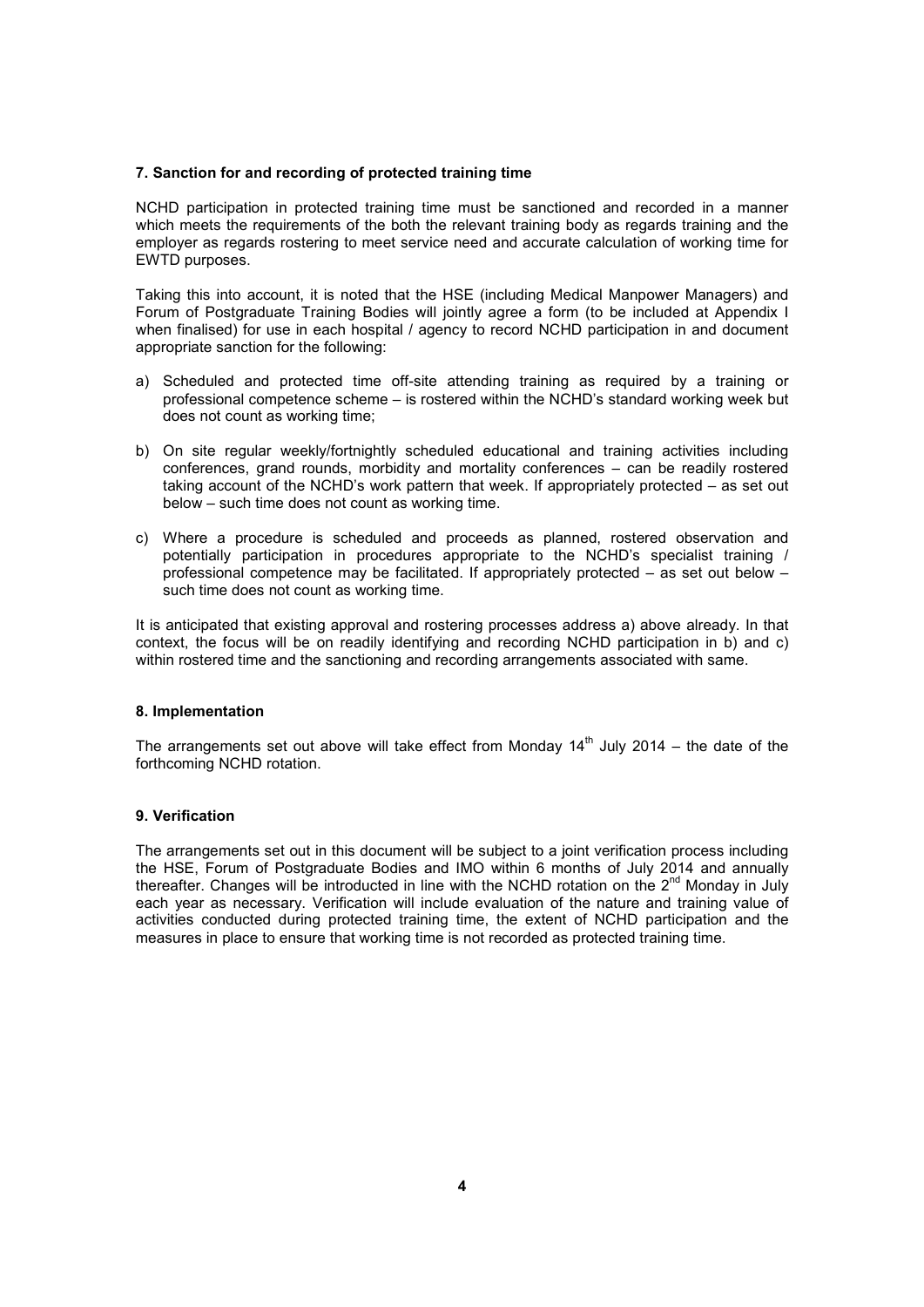#### **Appendix I – Extracts from NCHD Contract 2010 regarding leave for training purposes**

NCHD Contract 2010 (at Section 9 k)) provides leave to allow NCHDs to participate in educational / training activities as follows:

- i) "up to a maximum of 18 working days (based on a 7.8 hour working day) per 6-month period to facilitate:
	- (1) Attendance at courses, conferences, and educational events determined to be appropriate by the HSE, the recognised postgraduate training bodies and the Universities;
	- (2) Study leave prior to an examination or repeat examination for higher degrees or diplomas determined to be appropriate by the HSE, the recognised postgraduate training bodies and the Universities;
	- (3) Attendance at examinations determined to be appropriate by the HSE, the recognised postgraduate training bodies and the Universities;
	- (4) Attendance at interviews within the Irish public health service appropriate to the NCHD's training / career pathway;"

The Contract requires that:

l

- ii) "All educational leave must:
	- (1) be relevant,
	- (2) take account of service and rota needs,
	- (3) be recommended by the supervising Consultant / Clinical Director and
	- (4) be approved by the Employer in advance in line with the Employer's leave policy and with cognisance of the requirements of any specialist training / professional competence scheme the NCHD is participating in and related medical education and training requirements."

In addition, the Contract (at Section 8 c), provides that the NCHD may, subject to the agreement of the Employer, make an explicit structured and scheduled commitment to educational activities in line with educational and training requirements. The Contract notes that this commitment will include paid non-clinical training days (or part of as appropriate) as required by the relevant programme of specialist training / competence assurance.

A footnote to this section of the Contract indicates that such paid non-clinical training days include those for:

"Senior Registrars and Specialist Registrars – each of whom are entitled to the equivalent of one day per week with full pay for individual and specific research projects. It also applies to a range of trainees in Psychiatry and General Practice."

The Contract notes that such structured and scheduled commitment and responsibility and accountability for same will be agreed in advance by the Employer with the relevant Training Body or University, will be consistent with the agreed training principles for postgraduate medical education and training<sup>1</sup> and shall be incorporated into rosters.

<sup>&</sup>lt;sup>1</sup> 'Training Principles to be incorporated into new working arrangements for doctors in training', published by the Medical Education and Training Group, July 2004.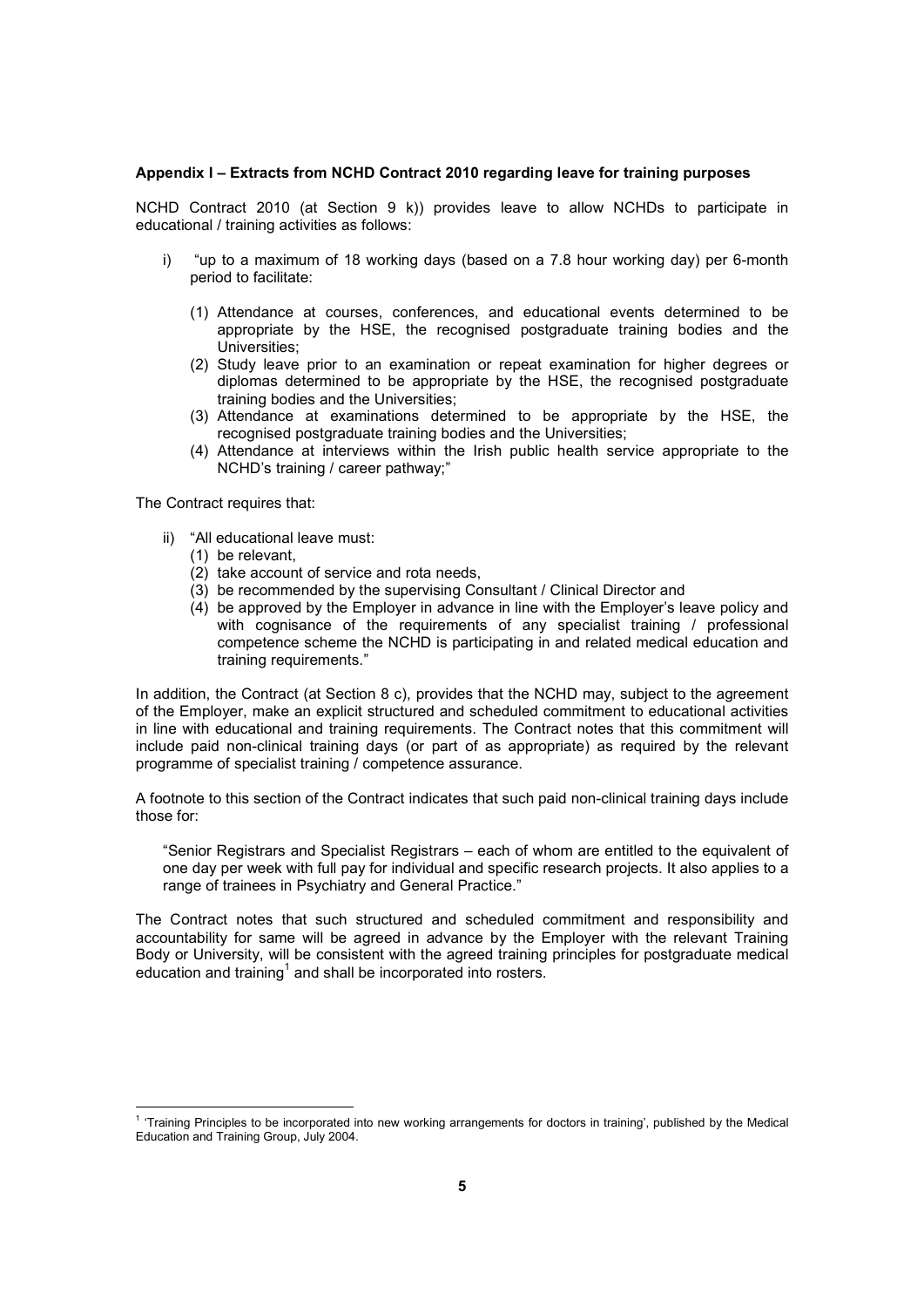| existing forms to record Category b) Protected Training Time<br>Amendment of | To ensure protected training time allocated to Category b) activities described at Section 6 above is recorded, the following text should | In relation to Category b) educational / training activities as described in the document entitled 'Supporting NCHD access to Protected<br>Training Time – 11 <sup>th</sup> July 2014' I can confirm that I participated in on site schedul<br>ounted to the average hours allocated for such activities appropriate to my grade and training<br>conferences, grand rounds, morbidity and mortality conferences during the claim period. Protected (e.g off-call / off bleep) time was<br>status. It is noted that NCHD participation in the above activities and the extent to which the employer has provided for and is<br>be inserted on NCHD Overtime Claim Forms or other existing time and attendance recording sheets / systems<br>supporting same will be subject to verification by the Forum of Postgraduate Training Bodies, HSE and IMO.<br>allocated for same. My participation amo |
|------------------------------------------------------------------------------|-------------------------------------------------------------------------------------------------------------------------------------------|---------------------------------------------------------------------------------------------------------------------------------------------------------------------------------------------------------------------------------------------------------------------------------------------------------------------------------------------------------------------------------------------------------------------------------------------------------------------------------------------------------------------------------------------------------------------------------------------------------------------------------------------------------------------------------------------------------------------------------------------------------------------------------------------------------------------------------------------------------------------------------------------------|
|------------------------------------------------------------------------------|-------------------------------------------------------------------------------------------------------------------------------------------|---------------------------------------------------------------------------------------------------------------------------------------------------------------------------------------------------------------------------------------------------------------------------------------------------------------------------------------------------------------------------------------------------------------------------------------------------------------------------------------------------------------------------------------------------------------------------------------------------------------------------------------------------------------------------------------------------------------------------------------------------------------------------------------------------------------------------------------------------------------------------------------------------|

Appendix II - Recording NCHD participation in protected training time and appropriate sanction for same **Appendix II – Recording NCHD participation in protected training time and appropriate sanction for same**